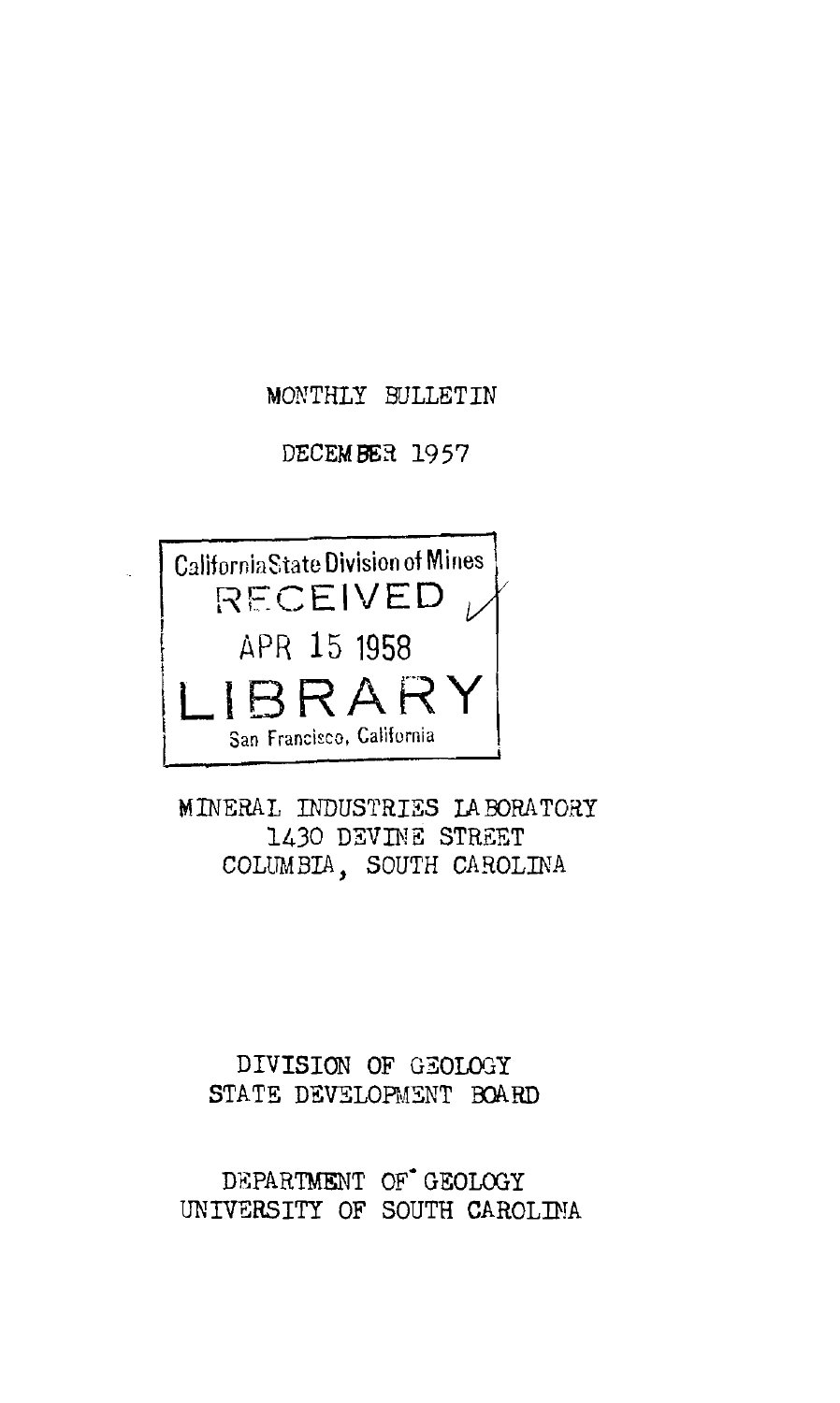### MINERAL INDUSTRIES LA BORATORY MONTHLY BULLETIN. DECEMBER 1957

# ROCK AMD MINERAL COLLECTIONS FOR THE PUBLIC SCHOOLS OF SOUTH CAROLINA

The Mineral Industries Laboratory plans to place 100 rock and mineral collections in the public schools of South Carolina this year. The collections are small and by no means complete. collections are small and by no means complete will serve as a nucleus for a continually growing collection.

At the present time thirty-five collections have been assembled, and many of these have already been placed in schools. Distribution is . made in the order in which requests are received. Each school is urged to purchase one or more mineralogy books of the type designed for the collector.

The rock and mineral specimens are from South Carolina where possible. A few specimens from other states are included, however. A typical set is made up of the following:

| Granite       | Muscovite   |
|---------------|-------------|
| Marble        | Calcite     |
| Amphibolite   | Pyrite      |
| Olivine       | Vermiculite |
| Manganese ore | Fossil wood |

The number of specimens in each set will be increased as more material becomes available.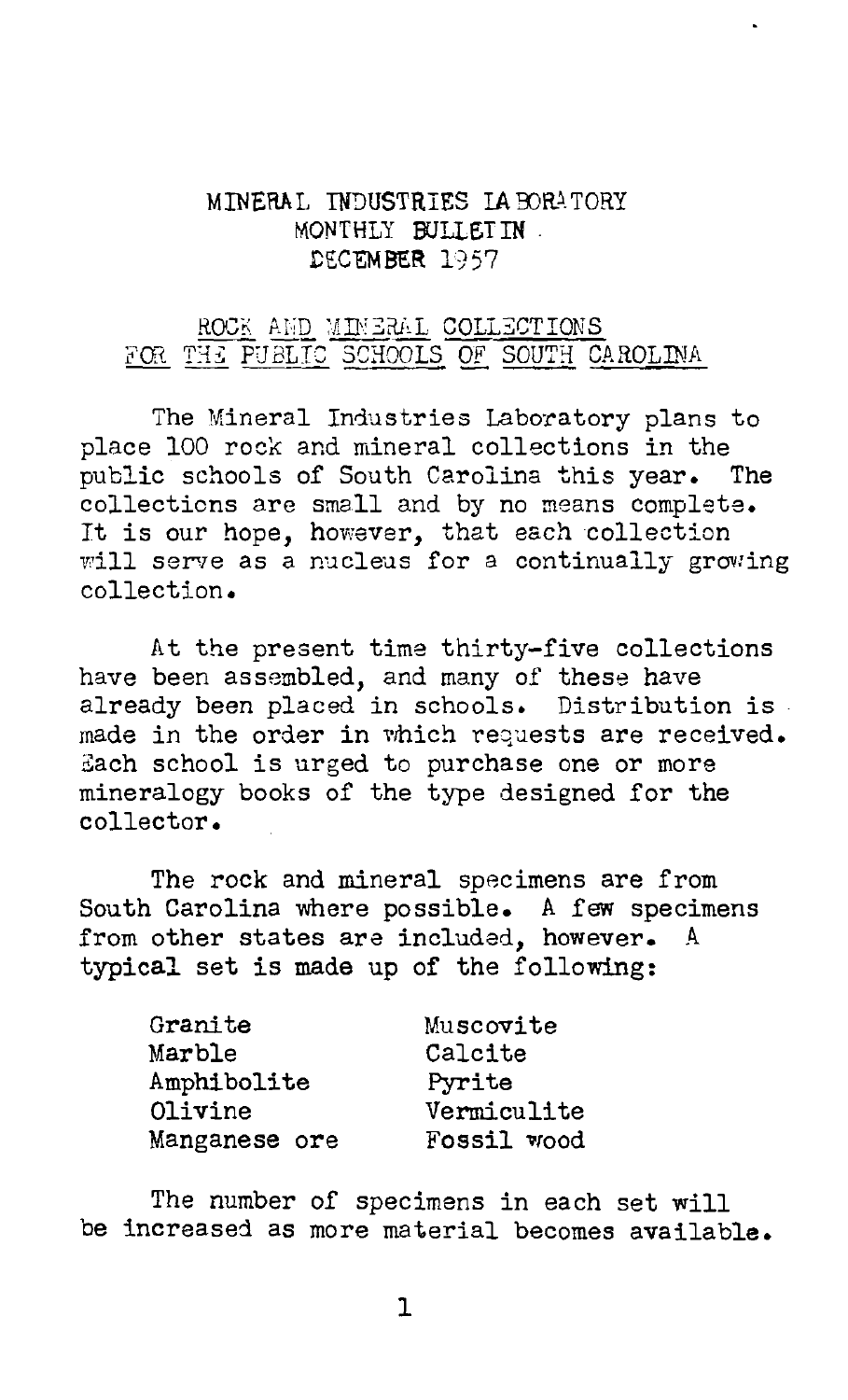### REFERENCE 'COLLECTION

A reference collection of South Carolina rocks is housed in the Laboratory's quarters. This collection is keyed to a geological map of the State and at present contains  $sixty$ five specimens. This material is from Oconee, Laurens, Cherokee, Union, and Lexington Counties. Most of the specimens were collected in connection with field studies conducted by the State Development Board. Petrographic thin sections have been prepared for thirty-six of these specimens.

# CONTACT METAMORPHISM IN LAURENS COUNTY, SOUTH CAROLINA

**BY** 

## JAMES W. CLARKE UNIVERSITY OF SOUTH CAROLINA

A small abandoned marble quarry in the western part of Laurens County, South Carolina, affords an excellent example of contact metamorphism produced by intrusion of granite into marble. A layer of diopside has developed next to the marble, and a layer of scapolite next to the granite. Clusters of actinolite and a little molyudenite occur where pegmatite invades the marble.

The quarry is about ten miles southwest of Laurens and is known locally as Master's Kiln. The marble is part of a belt that crops out in four places over a distance of nine miles. The trend is exactly on line with the Gaffney marble, which crops out at Gaffney, South Carolina, forty-five miles to the northeast.

2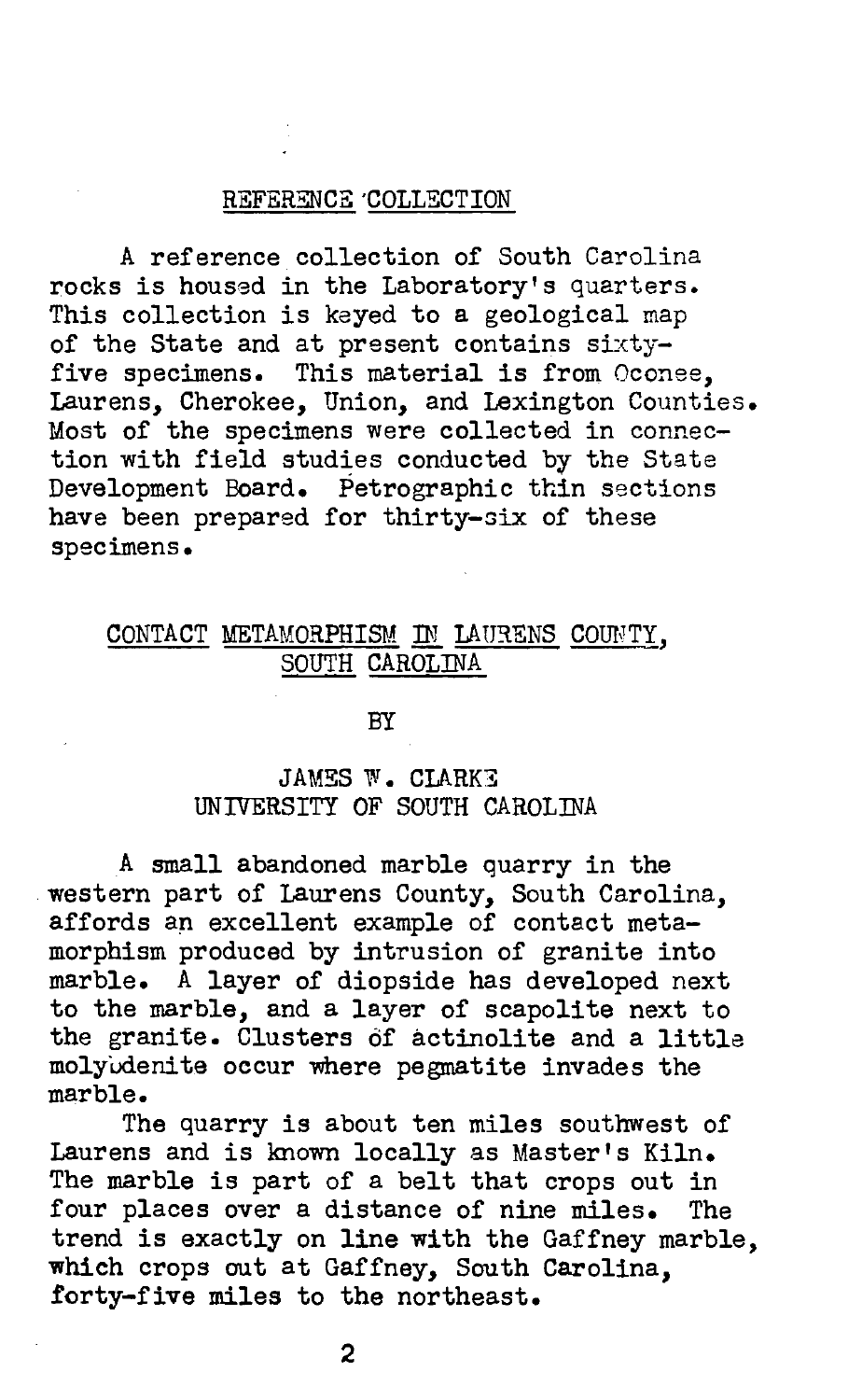

Fig. 1. Location of Master's Kiln, which is about nine miles southwest of Laurens.

Description of the Deposit The quarry is about 80 feet wide and 100 feet long, extending back into a gently sloping hillside. The height of the quarry face ranges up to 20 feet. Operation ceased some 50 years ago, and mass wastage has obscured much of the bedrock that was once exposed. Fig. 2 shows the present

configuration of the quarry. Marble crops out at three places; these are labeled A. B. and C. The material at A and B are part of the same layer, whereas that at  $C$  appears to be a separate layer about 25 feet below that of  $A$ and B.

The section at  $A$  consists of about 15 feet of muscovite  $250' = ?'.$  Fig. 2 quartzite underlain by a mini- $\vert$ mum of 6 feet of marble. The base is covered by debris. The muscovite quartzite is composed largely of quartz; muscovite makes up *5* to 10 percent. The average grain size is 0.5mm., and the grain boundaries are irregular to sutured and interlocking. The marble is generally white but contains darker lamellae in which phlogopite and tremolite are are concentrated. This structure is made more prominent by weathering. Calcite is the principal mineral, although some dolomite is present. The grains are equant to flattened and are 2 to 3 mm. in diameter. The foliation and

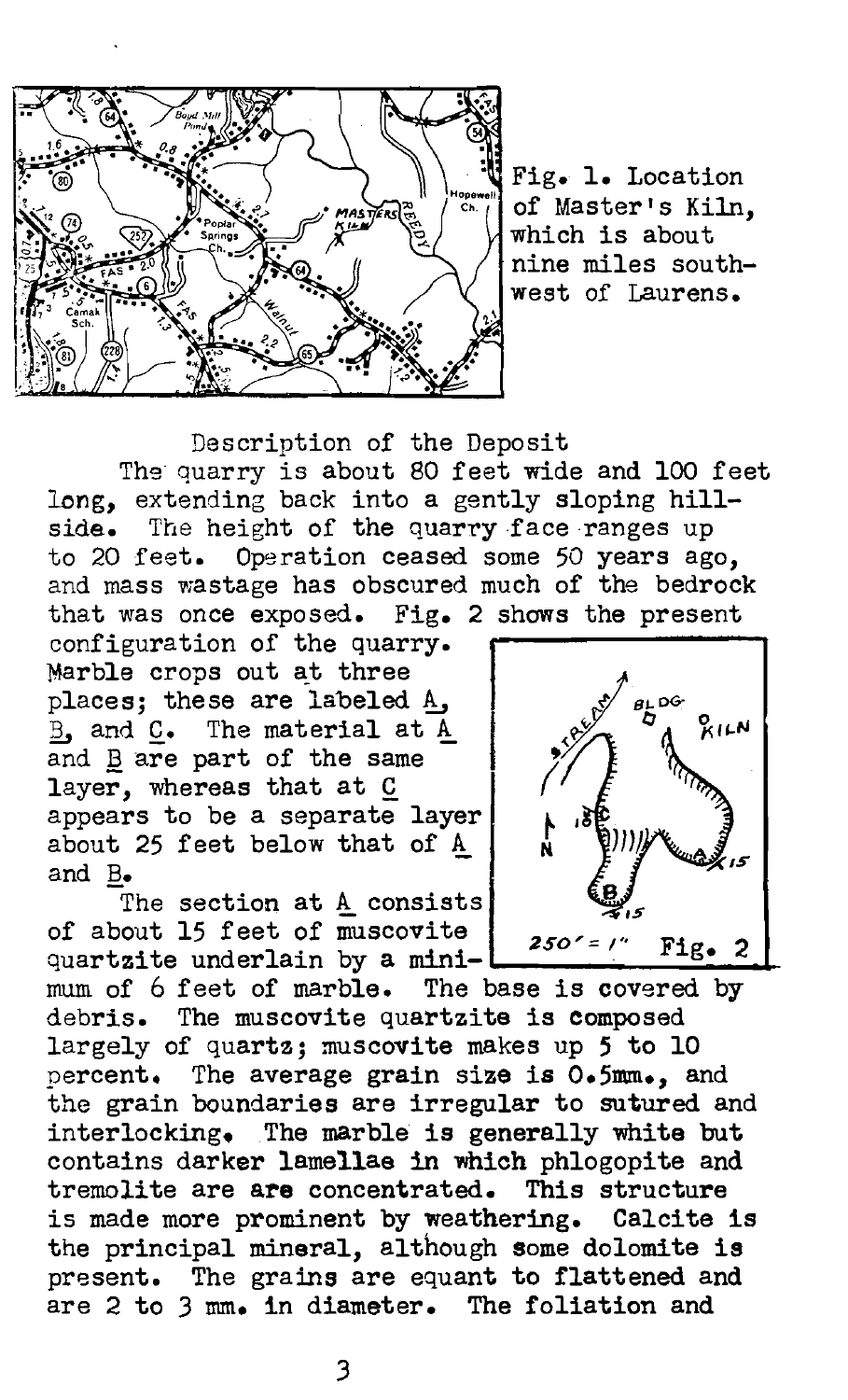bedding are parallel to one another. These structures are in turn parallel to the foliation in the overlying quartzite and to the contact between the quartzite and the marble.

The section at B consists of a minimum of 4 feet of marble (bottom not exposed), which is overlain by pegmatite, actinolite rock, and quartzite.

The rock at  $C$  is strongly deformed, and lenses of pegmatite occur as boudins within the marble. The bedding in the marble appears to flow around the boudins in some places and to be truncated by them in others. In cross-section the boudins range from 1 inch by 10 inches to 3 feet by 10 feet. There is also a layer of calcite marble 3 feet thick exposed here.

A loose fragment of dolomite found in the quarry gives a strong odor when crushed with a hammer.

Sloan (1908, P• 232) gives the following analysis for material from this quarry:

| CaCO3             | $63.56$ percent |
|-------------------|-----------------|
| MgCO <sub>3</sub> | 32.01 percent   |

### Contact Metamorphism

The marble is invaded by a biotite granite, and a well-defined contact zone has developed in several places. This zone consists of two layers, each of which ranges from  $1$  to  $5$  cm. in thickness. Pale lavandar, vitreous scapolite lies next to the granite, and green diopside next to the marble. Actinolite commonly accompanies the diopside.

Biotite flakes in the granite are aggregated in small tabular masses 2 to 3 mm. long; these have a preferred orientation, which gives the rock a foliation. This foliation is in turn parall'el to a weak layering that is due to the concentration of these masses along planes. Further, both these structures are parallel to the contact with the marble.

Petrography. The granite is composed of about 70 percent microcline, 25 percent quartz,

4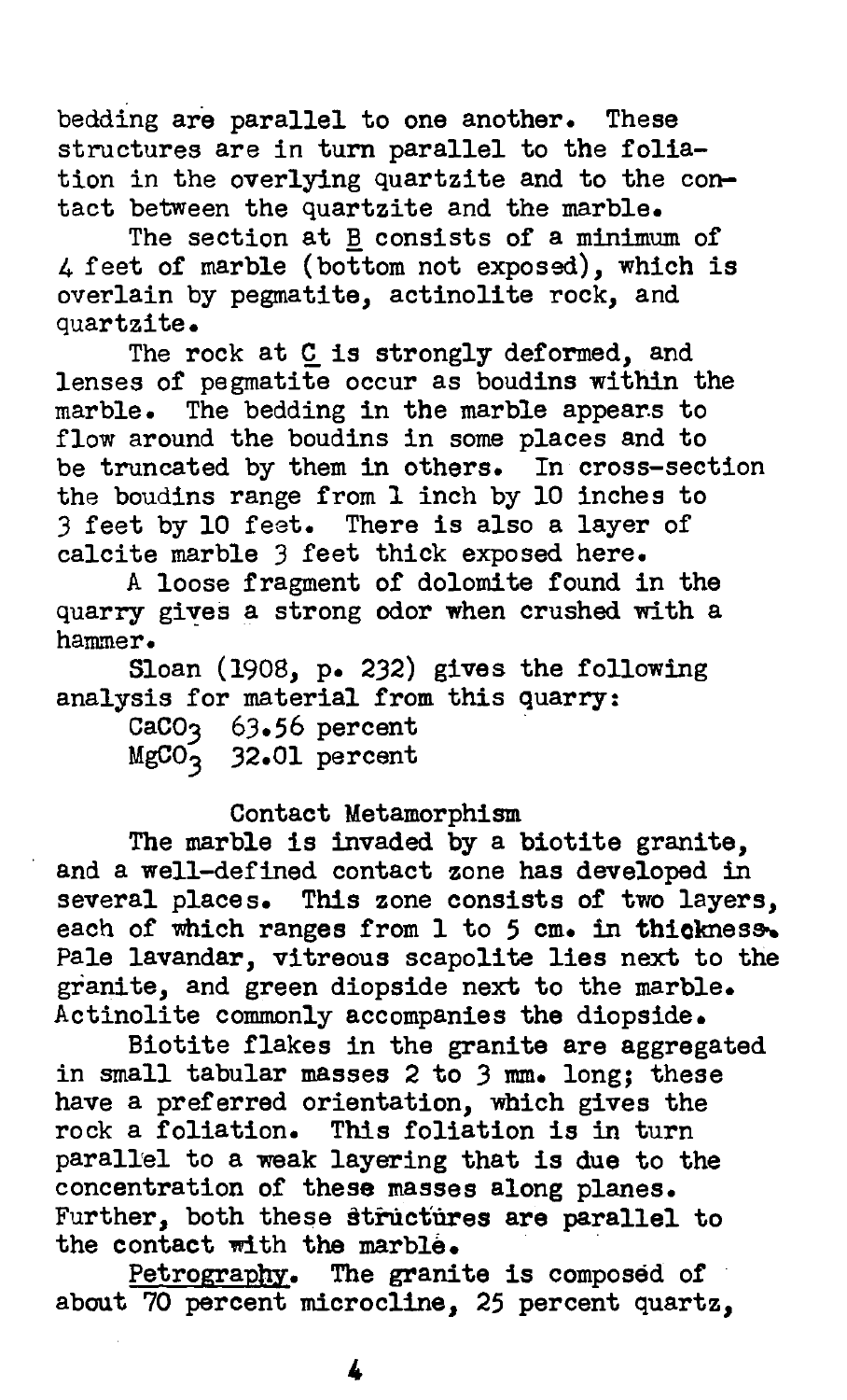and 5 percent biotite and chlorite. A small amount of sodic plagioclase, muscovite, apatite, and zircon is also present. The fabric is allotriomorphic granular, and the grain size is  $0.5$ to 1.0 mm. Microcline exhibits well-developed<br>grid twinning. Some myrmekite is present. The grid twinning. Some myrmekite is present. grains of quartz show some strain but are nowhere shattered. Biotite is pleochroic from light brown to opaque. Some flakes are unaltered.whereas others have been chloritized. Chlorite occurs as isolated flakes and as a replacement of biotite.

The scapolite is uniaxial negative and exhibits perfect 110 cleavage. It is pale lavandar in hand specimen and colorless in thin section. N<sub>O</sub> is l.585, which corresponds to Meionite<sub>65</sub>.<br>This is the variety mizzonite, which is the commonest of the scapolite group. The average grain size is 2 mm. The grains are equant and anhedral; they produce a mosaic fabric.

The diopside is light green in hand specimen and colorless in thin section. Z:C is 40°, and birefringence is 0.028. The grains are equant and anhedral to subhedral, the average size is  $1$  mm.

Actinolite crystals are acicular to columnar and up to 10 cm. in length.

# Origin of the Contact Zone

The position of the scapolite and diopside between the granite and marble leaves no doubt but that these minerals are a product of the reaction between the silicate and the carbonate rocks. It is not as clear, however, whether the process was pneumatolytic attendant on emplacement of the granite or whether it was a later hydrothermal effect accompanying a regional metamorphism.

There are many examples of the development of scapolite by pneumatolysis in contact zones; this arises as a direct result of intrusion of an igneous rock into carbonate rock. Stewart (1941, P• 511) attributes mizzonite at Manchester, New Hampshire, to a local contact effect of granite

*5*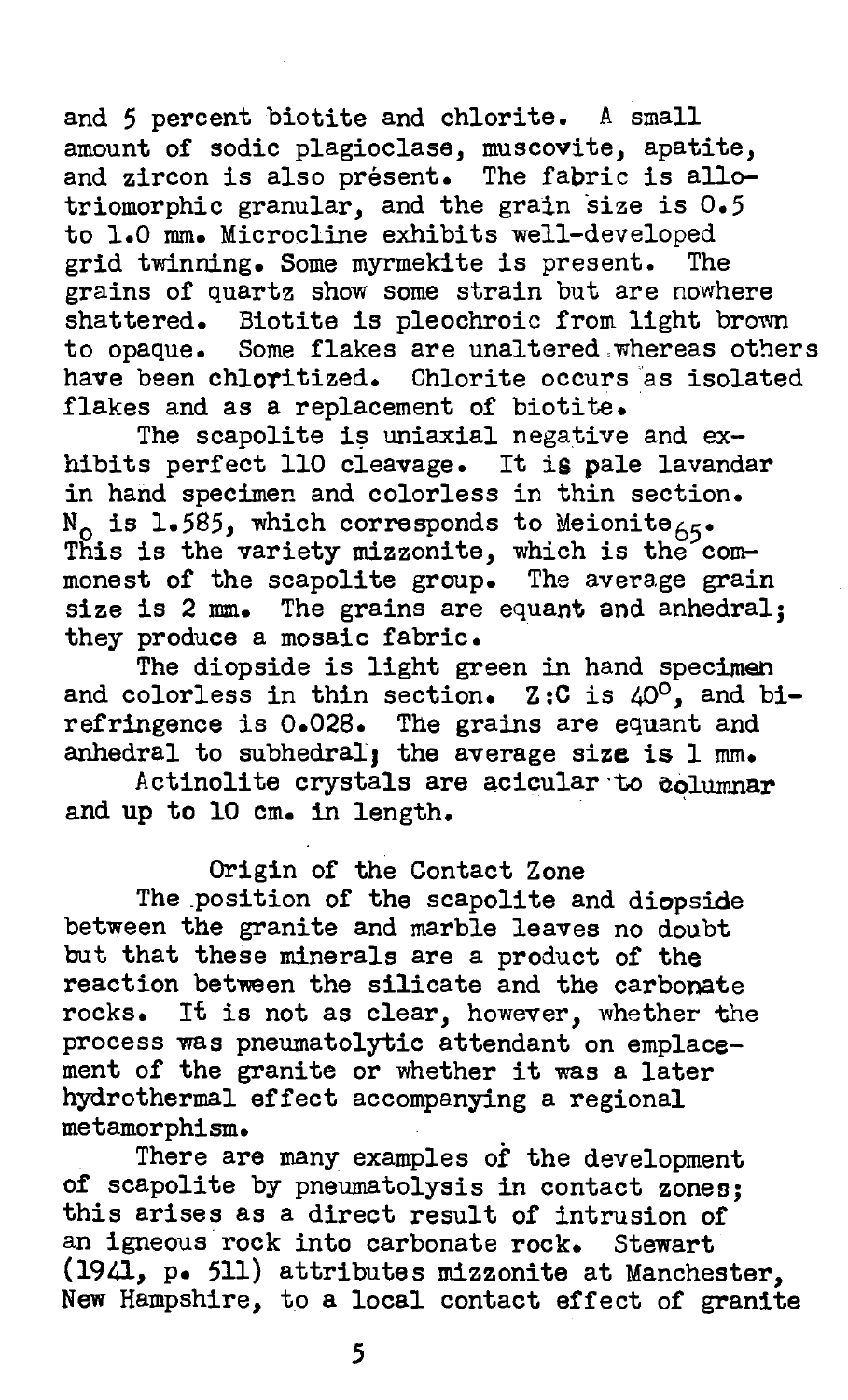on calcareous sandstone. Buddington  $(1939, p. 61,$ 88, 168) describes examples in the Adirondacks where scapolite has developed as a result of intrusion of gabbro, svenite, and granite into limestone.

Scapolite also develops during regional netamorphism. Edwards (1954, p. 1-33) states that in Queensland scapclitization appears to be the result of soda metasomatism of calcareous shales contemporaneous with regional metamorphism. Weiss (1947. p. 821-832) describes a scapolite-diorside rock that is associated in space with gabbro intrusive into limestone. Development of the scapolitediopside rock, however, is regarded as a product of later regional deformation accompanied by hydrothermal activity. Buddington (1939, p. 260-267) attributes development of scapolite in metagabbro in part to regional metamorphism and in part to thermal solutions from younger granitic magma.

An hypothesis of origin for the contact zone in Laurens County, South Carolina, must take into account the following data:

(1) The diopside lies next to the marble and the scapolite next to the granite. Veins of scapolite cut across the diopside in some places.

(2) The foliation in the granite is parallel to the contact with the marble.

(3) Chlorite is present in the granite as individual flakes and as a replacement of biotite. The diopside of the contact zone is not altered.

Conclusion§. The granite has been subjected to chloritization, whereas the diopside is fresh. This indicates that there was a hydrothermal activity that was confined to the granite; such an activity must have been deuteric. If, then, the scapolite and diopside had developed later than the time of intrusion, the conditions necessary to develop diopside would have destroyed the chlorite. Therefore the diopside and scapolite must have developed at the time of intrusion.

If the deuteric activity was the last